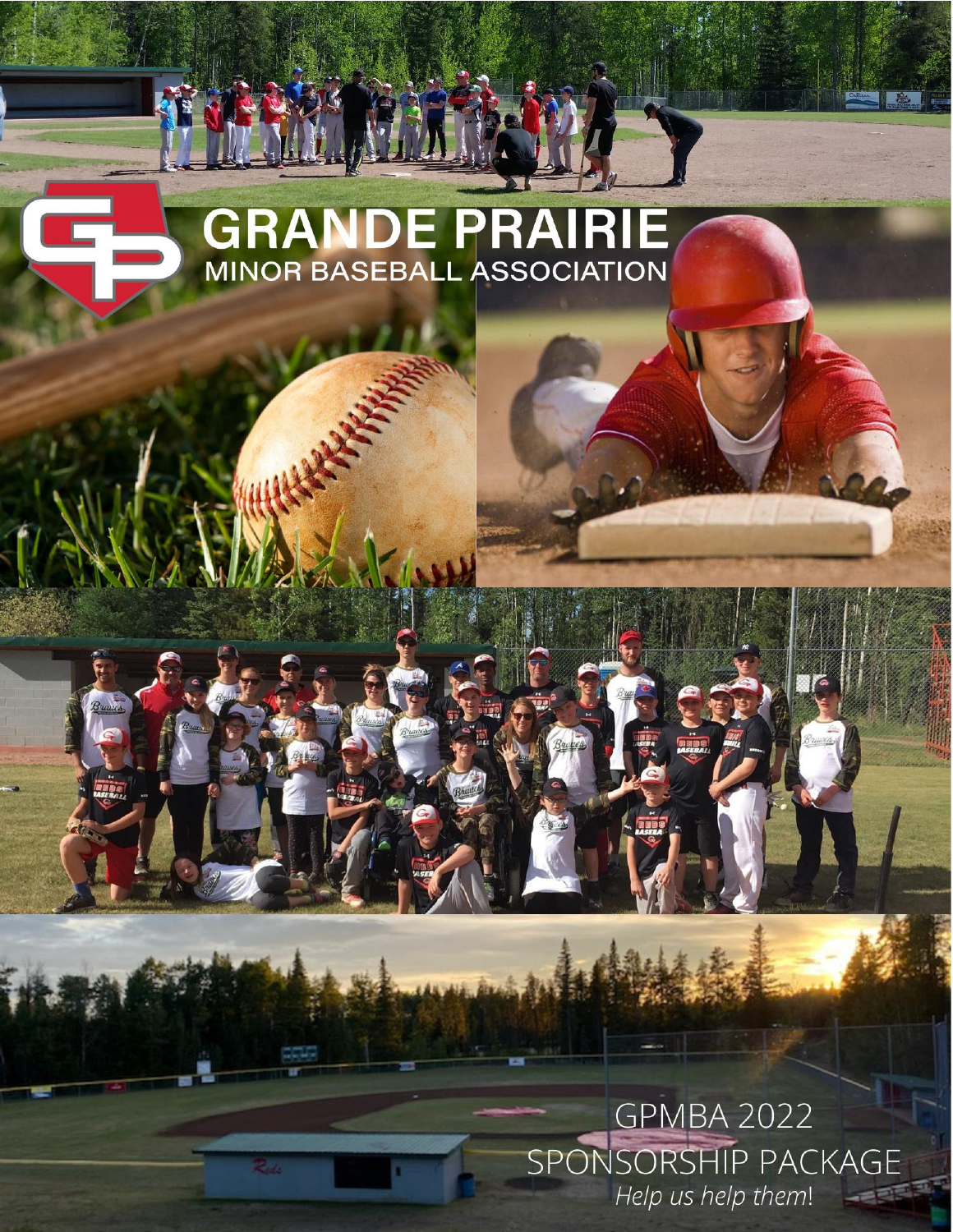

## **GPMBA 2022 SPONSORSHIP PACKAGES**

#### **GRAND SLAM SPONSOR - \$15,000**

5 – 8ft x 4ft Diamond Advertising

3 – 3ft x 6ft Score Clock Advertising

1 – 4ft x 3ft Road Sign at Evergreen Diamond Entrance

#### **HOME RUN SPONSOR - \$7,500**

Clubhouse Naming Rights

**TRIPLE SPONSOR - \$5,000** Batting Cage Naming Rights

### **DOUBLE SPONSOR - \$2,500 per Dugout**

Dugout Naming Rights (10 available)

#### **SINGLE SPONSOR - \$1,000 per space**

2ft x 2ft Advertising Space on Score Clocks or Announcer Booths (45 available)

**RBI SPONSOR PRIMARY DIAMONDS - \$1,000 per diamond + signage cost** 4ft x 8ft Advertising Diamonds 4, 5, 6, & 7

> **SECONDARY DIAMONDS - \$600 per diamond + signage cost** 4ft x 8ft Advertising Diamonds 1, 2, & 3

**TERTIARY DIAMONDS - \$400 per diamond + signage cost** 2ft x 6ft Advertising Diamonds A, B, C, & D

#### **DIVISION SPONSOR - \$2,000 per Division**

#### **HOUSE LEAGUE TEAM SPONSOR - \$600 per team**

#### **All Sponsors will receive:**

Website and social media advertising Hand delivery of marketing brochures, coupons and/or business cards Option to sponsor approved GPMBA/Reds clothing/equipment with company logo Team Picture and Window Decals

#### **Sponsorship bundles at a discounted rate available upon request**

*All costs are for one season, unless otherwise specified. Advertisers are responsible for notifying GPMBA if they do not wish to advertise the following season.*

Contact: [president@gpmba.ca](mailto:president@gpmba.ca) or [execdirector@gpmba.ca](mailto:ExecDirector@GPMBA.ca)